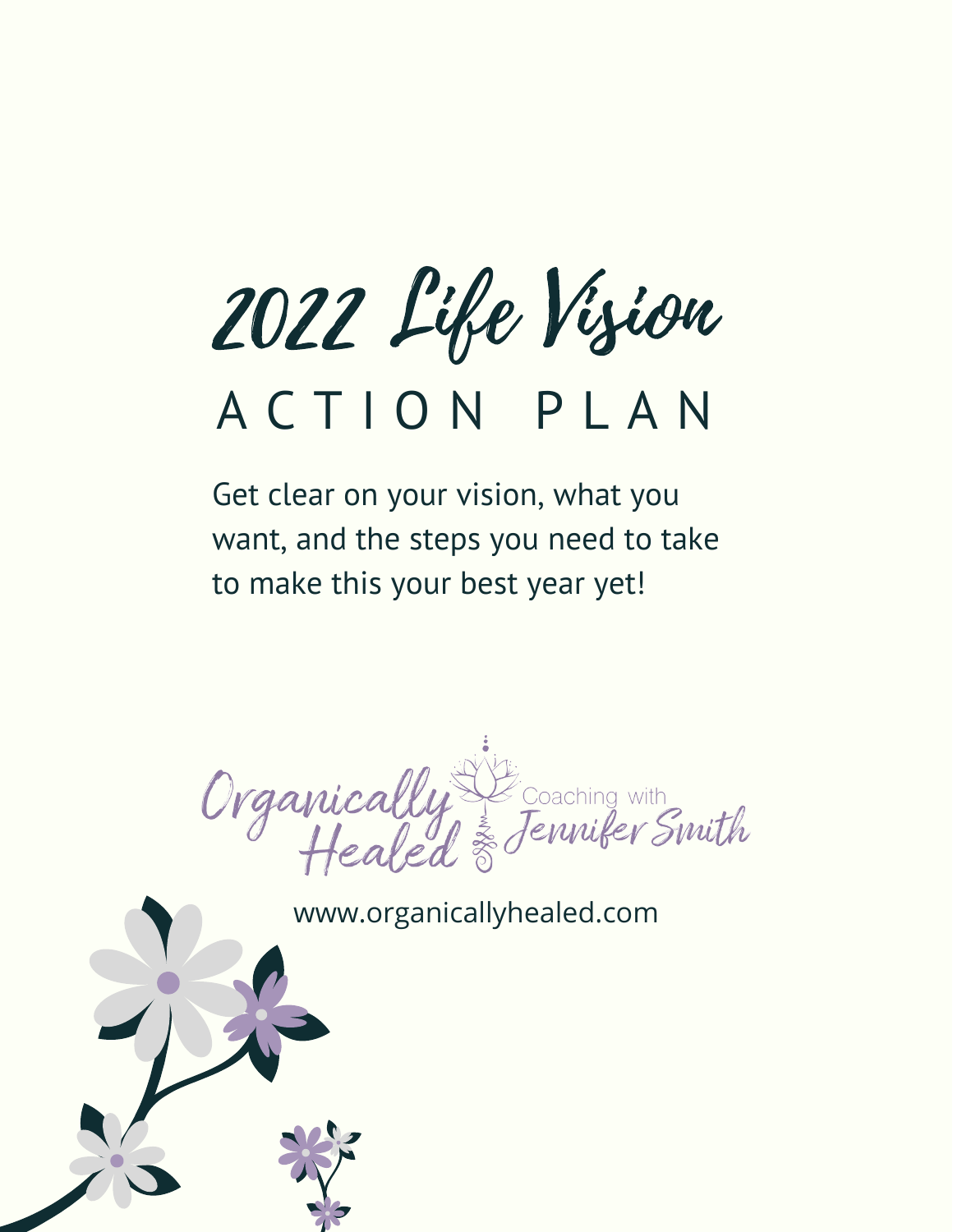**DATE:** Ultimate

Life Vision

IF YOU COULD H A V E T H E ULTIMATE LIFE O F Y O U R D R E A M S - W H A T WOULD IT LOOK L I K E ?

If you lived this life every day for the rest of your life, how would this make you feel?

Organically lenniker

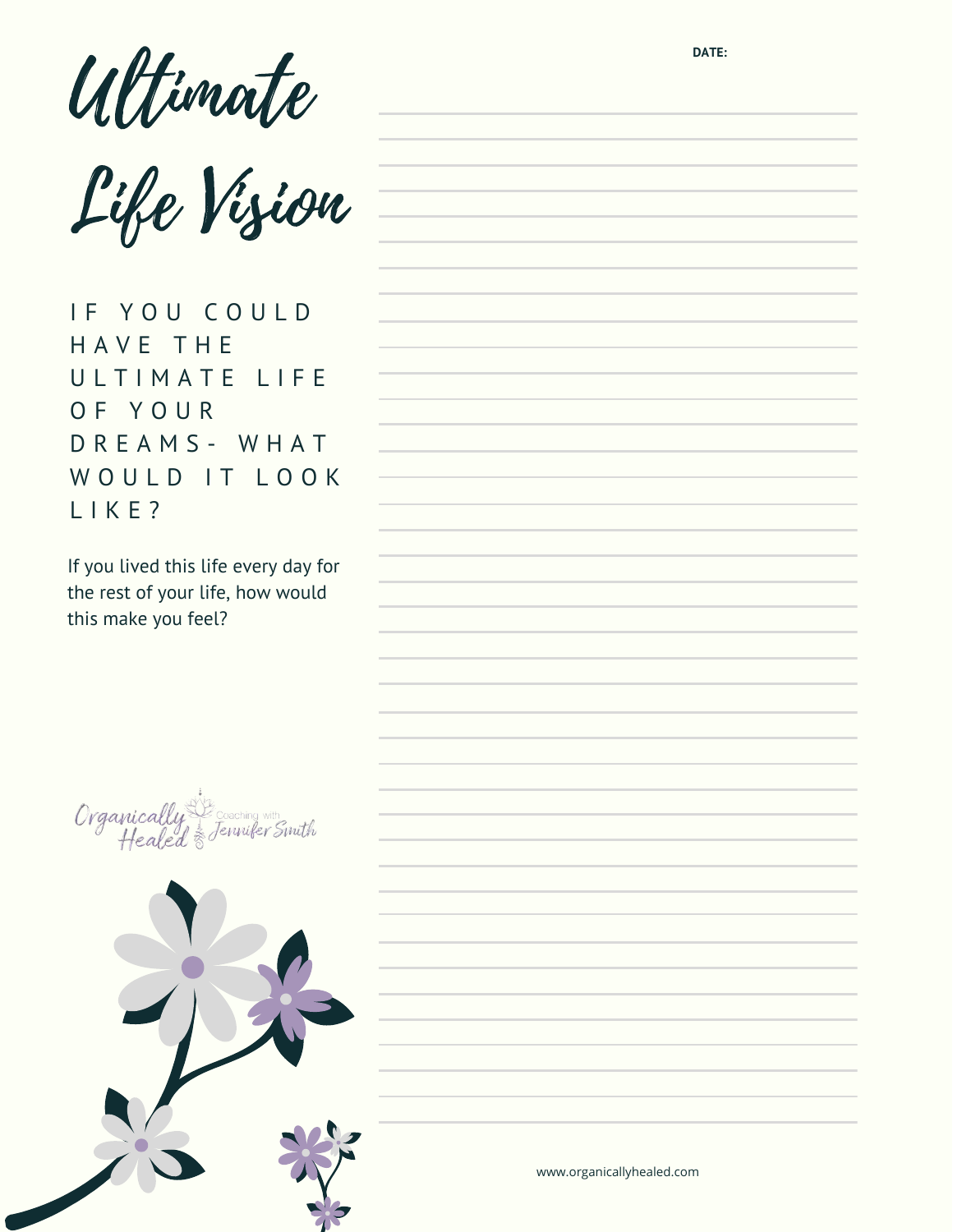**DATE:**

|                                                          |    | $1.$ . The contract of the contract of $\mathcal{L}_\mathcal{A}$ is a set of the contract of $\mathcal{L}_\mathcal{A}$                                                                                                                                                                                                                                |
|----------------------------------------------------------|----|-------------------------------------------------------------------------------------------------------------------------------------------------------------------------------------------------------------------------------------------------------------------------------------------------------------------------------------------------------|
| 5 top<br>Values                                          |    | the control of the control of the control of the control of the control of the control of                                                                                                                                                                                                                                                             |
| WHAT DO YOU<br>VALUE THE<br>MOST?                        |    | the control of the control of the control of the control of the control of<br>2.<br>the control of the control of the control of the control of the control of the control of                                                                                                                                                                         |
| List 5 things and write why they<br>are important to you |    | <u> 1989 - Johann Stein, mars an deus Amerikaansk kommunister (</u><br>the control of the control of the control of the control of the control of the control of<br>the contract of the contract of the contract of the contract of the contract of                                                                                                   |
|                                                          | 3. | the contract of the contract of the contract of the contract of the contract of<br>the contract of the contract of the contract of the contract of the contract of                                                                                                                                                                                    |
|                                                          |    | <u> 1989 - Johann Stein, marwolaethau a bhann an t-Amhair an t-Amhair an t-Amhair an t-Amhair an t-Amhair an t-A</u><br>the control of the control of the control of the control of the control of the control of the control of the control of the control of the control of the control of the control of the control of the control of the control |
|                                                          | 4. | a sa kabilang pangalang sa pangalang sa pangalang na pangalang sa pangalang sa pangalang sa pangalang sa pang                                                                                                                                                                                                                                         |
|                                                          |    | and the control of the control of the control of the control of the control of the control of                                                                                                                                                                                                                                                         |
| Organically & Coaching with                              |    |                                                                                                                                                                                                                                                                                                                                                       |
|                                                          | 5. |                                                                                                                                                                                                                                                                                                                                                       |
|                                                          |    |                                                                                                                                                                                                                                                                                                                                                       |
|                                                          |    | www.organicallyhealed.com                                                                                                                                                                                                                                                                                                                             |

77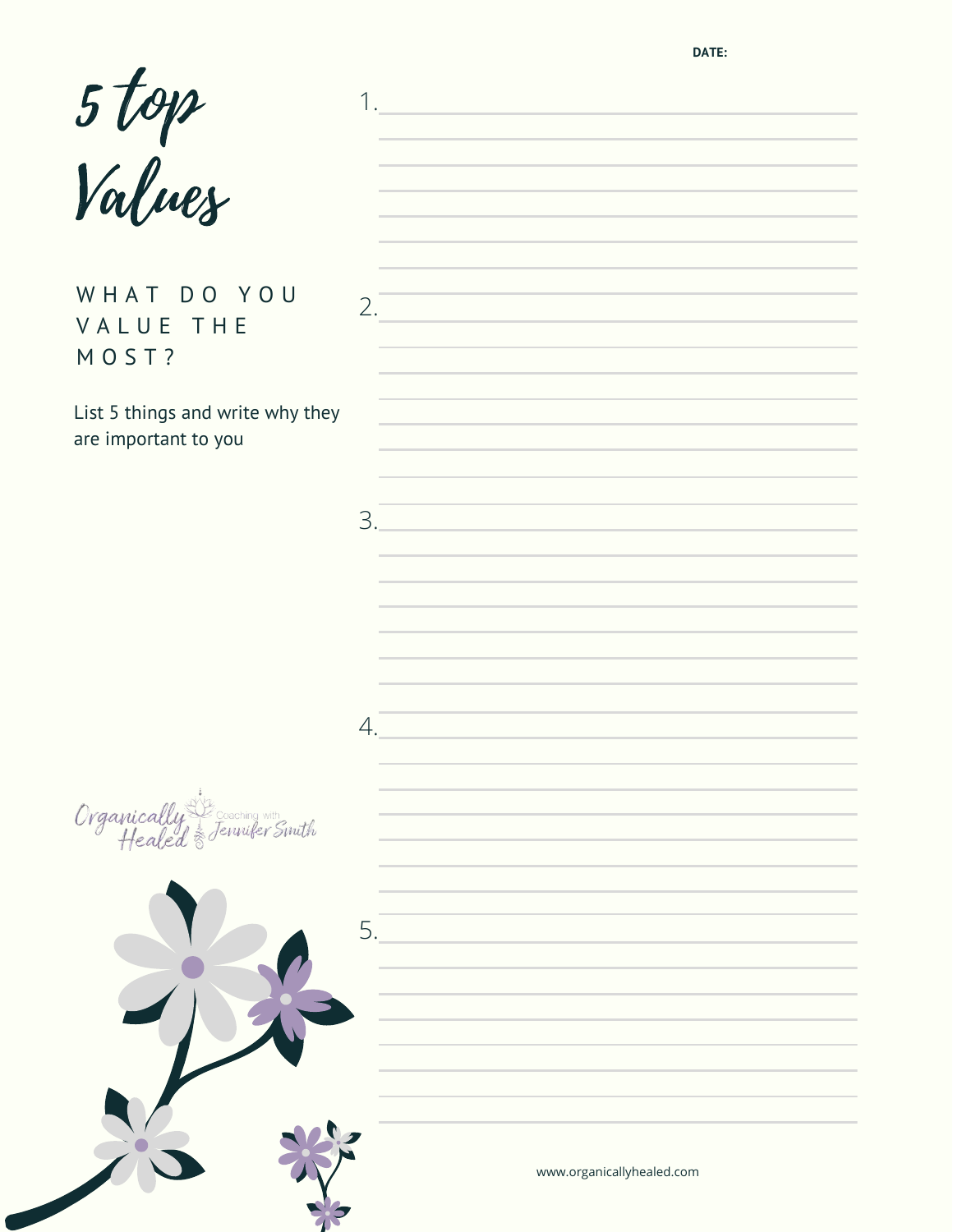Your 2022 Vision

IF ANYTHING WAS POSSIBLE THIS YEAR-WHAT WOULD N E E D T O H A P P E N B E T W E E N N O W AND THE END OF THE YEAR TO HAVE THIS BE THE GREATEST Y E A R O F Y O U R L I F E Y E T ?



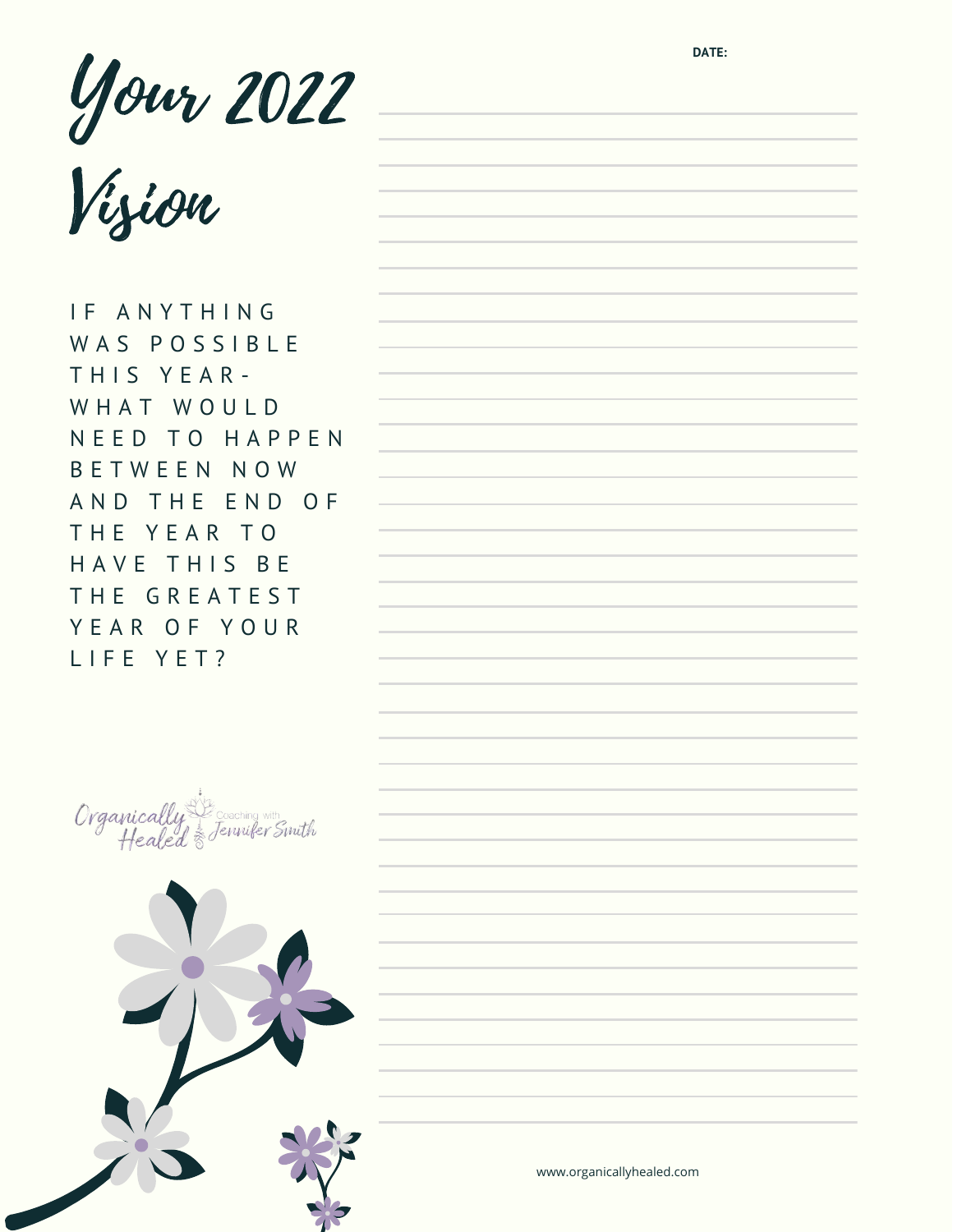**DATE:**

1.

| top 5 |  |
|-------|--|
| Goals |  |

WHAT 5 THINGS WOULD CHANGE YOUR LIFE FOR THE BETTER I F Y O U A C C O M P L I S H E D THEM THIS Y E A R ?

2.

3.

4.

How would your life be different by accomplishing these things?

Organically achina wit Jennifer Smith

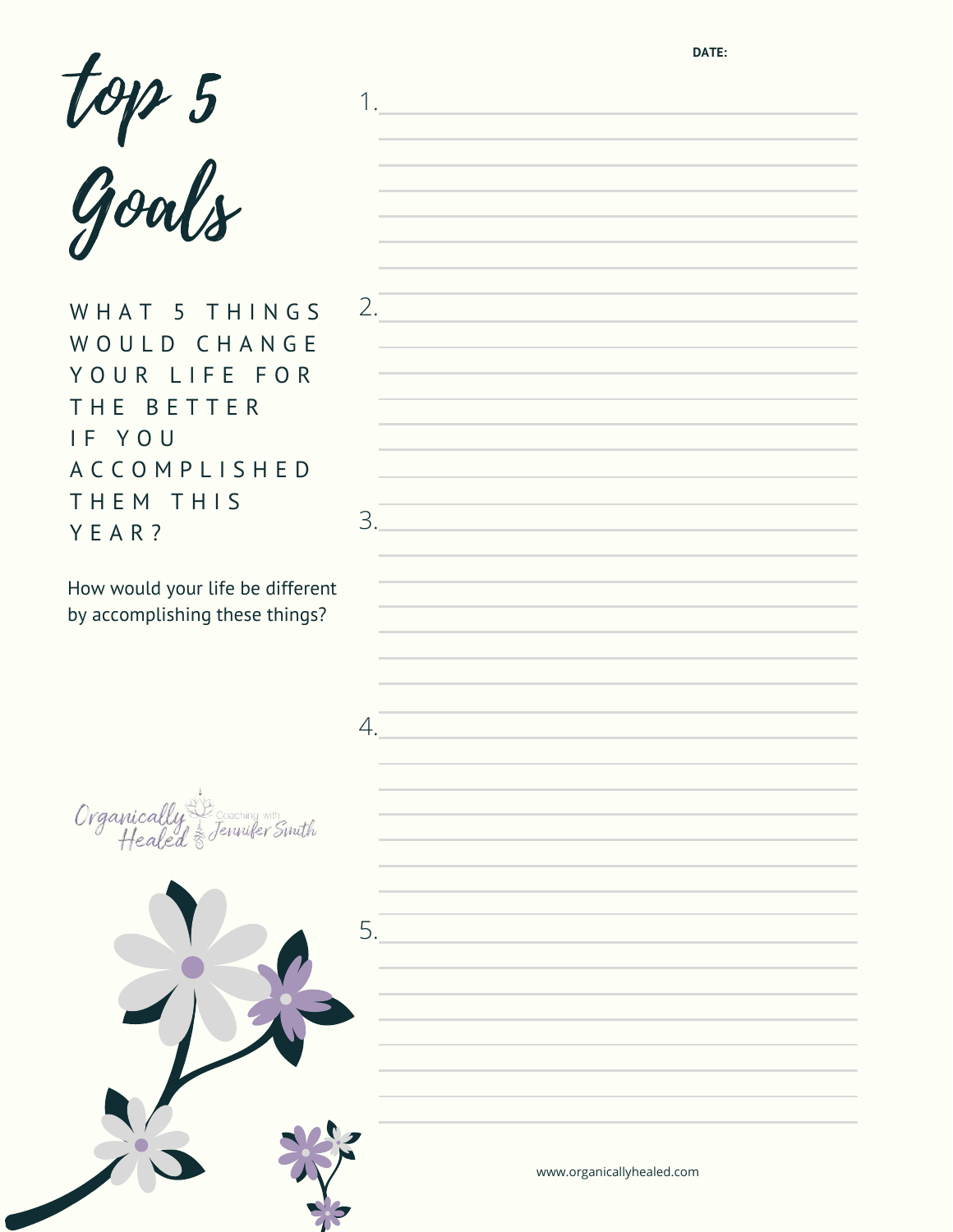**DATE:**

10 Priorities 1.

 $2.$ 

3.

4.

5.

6.

7.

8.

W H A T 1 0 P R I O R I T I E S D O YOU NEED TO F O C U S O N C O N S I S T E N T L Y T O G E T Y O U WHERE YOU WANT TO BE BY THE END OF THE Y E A R ( O R S O O N E R )

What steps do you need to take for each priority to make it happen?